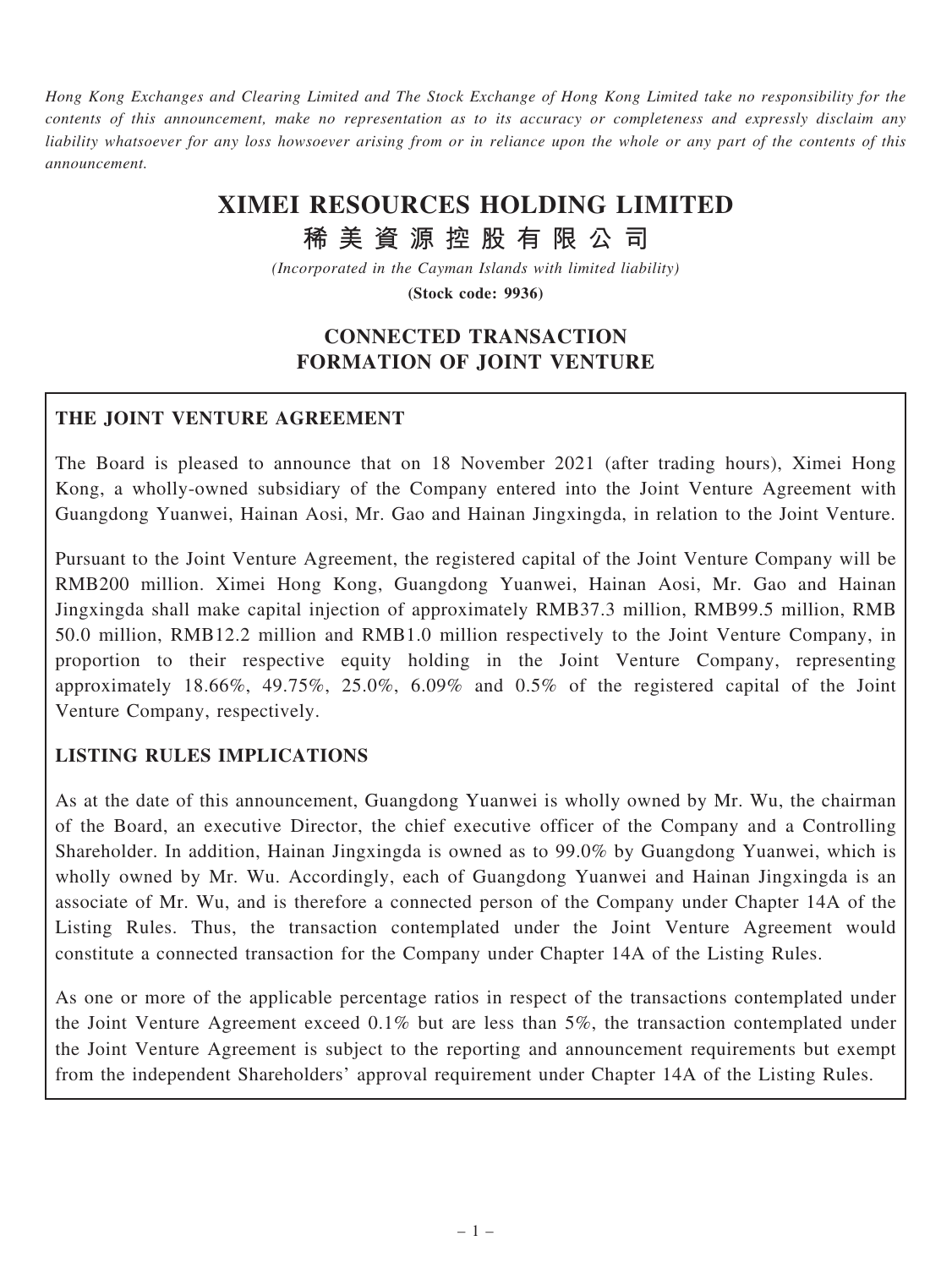#### THE JOINT VENTURE AGREEMENT

The Board is pleased to announce that on 18 November 2021 (after trading hours), Ximei Hong Kong, a wholly-owned subsidiary of the Company entered into the Joint Venture Agreement with Guangdong Yuanwei, Hainan Aosi, Mr. Gao and Hainan Jingxingda, in relation to the Joint Venture.

The principal terms of the Joint Venture Agreement are as follows:

Date: 18 November 2021

- 
- Parties: (1) Ximei Hong Kong;
	- (2) Guangdong Yuanwei;
	- (3) Hainan Aosi;
	- (4) Mr. Gao; and
	- (5) Hainan Jingxingda.

To the best of the Directors' knowledge, information and belief, having made all reasonable enquiries, save as each of Guangdong Yuanwei and Hainan Jingxingda being a connected person of the Company under Chapter 14A of the Listing Rules, each of the Parties and its ultimate beneficial owner are Independent Third Parties.

#### Equity holding structure and capital injections

Pursuant to the Joint Venture Agreement, the registered capital of the Joint Venture Company will be RMB200 million. Ximei Hong Kong, Guangdong Yuanwei, Hainan Aosi, Mr. Gao and Hainan Jingxingda shall make capital injection of approximately RMB37.3 million, RMB99.5 million, RMB 50.0 million, RMB12.2 million and RMB1.0 million respectively to the Joint Venture Company, in proportion to their respective equity holding in the Joint Venture Company, representing approximately 18.66%, 49.75%, 25.0%, 6.09% and 0.5% of the registered capital of the Joint Venture Company, respectively.

It is agreed that Ximei Hong Kong shall make its capital injection by 31 December 2021, and each of the other Parties shall make their respective capital injection by 31 December 2022. In case of capital funds required to be used in advance due to the advancement of the Joint Venture, the general manager of the Joint Venture Company shall submit a specific fund use plan (including a unified schedule for the Parties to make capital injections in advance), whereby the Parties shall make their respective capital injection in advance of the original capital injection schedule according to such plan.

The amount of capital injections of the Parties in the Joint Venture Company was determined after arm's length negotiations with reference to the capital requirements of the Joint Venture Company. The capital contribution to be made by Ximei Hong Kong will be funded by the Group's internal resources.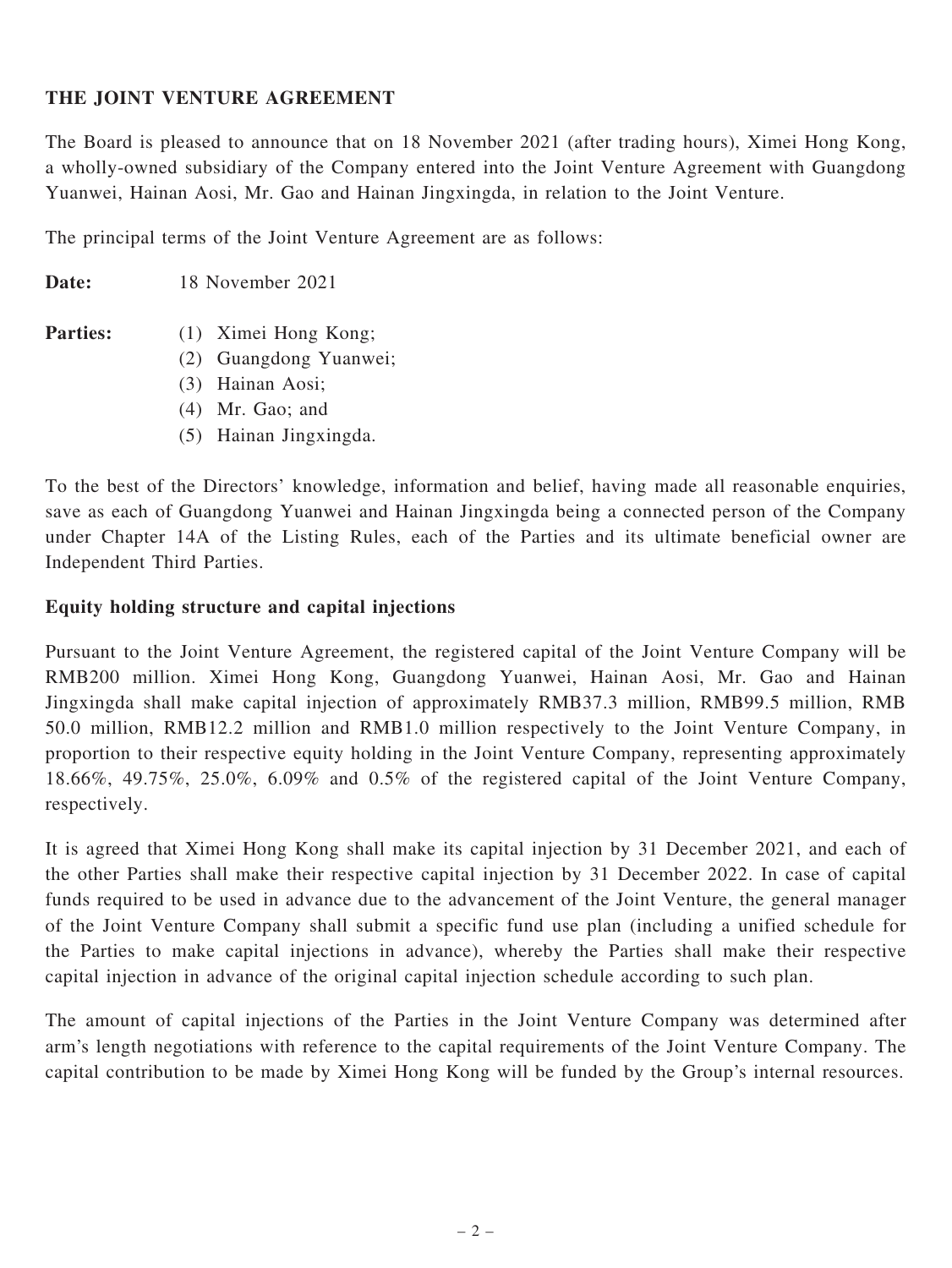#### Purpose of the Joint Venture Company

The purpose of the Joint Venture Company is to develop a project in relation to the operation of a circular economy industrial park (循環經濟產業園) for production of 50,000 tons of battery grade lithium salt per annum, in Sichuan Province, the PRC. The project is divided into two phases. The first phase of the project refers to the production target of 23,000 tons of battery grade lithium salt per annum, and the second phase of the project refers to a production target of additional 27,000 tons of battery grade lithium salt per annum.

#### Management of the Joint Venture Company

The board of directors of the Joint Venture Company will comprise five directors, of whom one director will be nominated by Ximei Hong Kong, two directors by Guangdong Yuanwei, one director by Hainan Aosi and one director by Mr. Gao. The chairman of the board of directors of the Joint Venture Company will be co-nominated by Ximei Hong Kong and Guangdong Yuanwei, and the legal representative of the Joint Venture Company will be nominated by Guangdong Yuanwei.

#### Restrictions on equity transfer and encumbrances

# Pre-emptive rights

Each of the Parties has a pre-emptive right (but not obliged) to acquire all or part of any new equity interests issued by the Joint Venture Company on a pro-rata basis, except in the event of the initial public offering of shares of the Joint Venture Company.

# $\sigma$  first refuge refuge refuge  $\sigma$

In the event a Party proposes to transfer its equity holding interests in the Joint Venture Company to a third party (except pursuant to the equity interest incentive plan(s) of the Joint Venture Company (if any)), the other Parties shall have the rights of first refusal to acquire such equity holding interests.

#### Restriction on equity transfers

Before the production target of the first phase of the Joint Venture has been reached, without the consent of all the other Parties, no Party shall transfer its equity holding interests in the Joint Venture Company to a third party (except pursuant to the equity interest incentive plan(s) of the Joint Venture Company (if any)).

Within five years of the establishment of the Joint Venture Company, regardless of whether the right of first refusal is exercised, any Party transferring, in aggregate, 50% or more of its equity holding interests in the Joint Venture Company must obtain the consent of other Parties.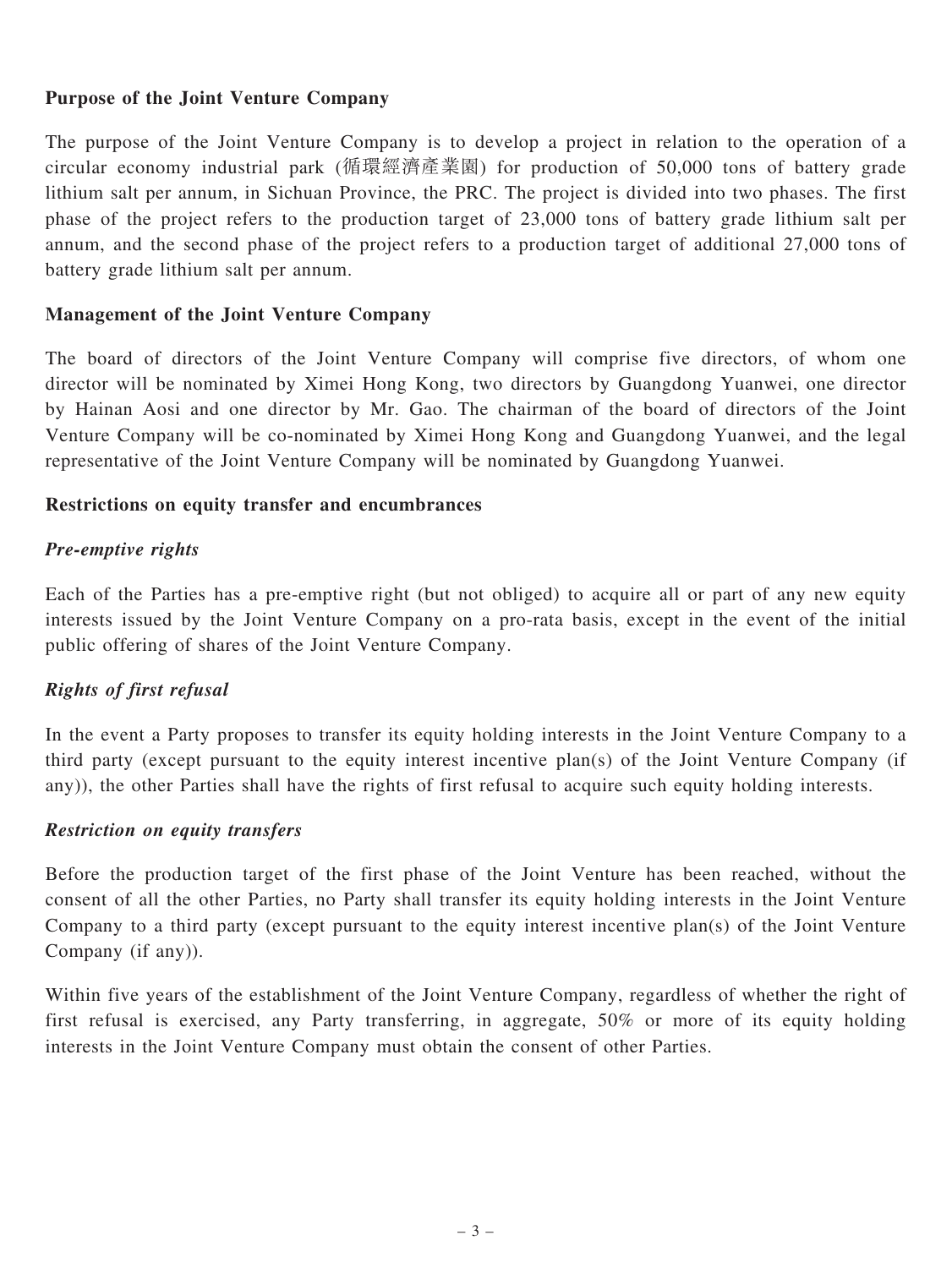#### Tag-along rights

In the event a Party (the "Intending Party") proposes to transfer its equity holding interests in the Joint Venture Company to a third party (except pursuant to the equity interest incentive plan(s) of the Joint Venture Company (if any)), the Intending Party shall give a written notice to the other Parties specifying the transfer price, terms and conditions of the proposed transfer. The other Parties shall have the rights (but not obliged) to transfer their respective equity holding interests to the third party together with the Intending Party at the same price, terms and conditions as proposed by the Intending Party, and in the same proportion as proposed to transfer by the Intending Party. If the third party does not agree to acquire the equity holding interests from the other Parties, the Intending Party shall not proceed with the proposed transfer, unless the Intending Party acquires the equity holding interests from the other Parties under the same conditions at the same time.

#### Profit distribution

Pursuant to the Joint Venture Agreement, the profit distribution policy shall be formulated by the board of directors of the Joint Venture Company. The Parties intended that any profits available for distribution shall be distributed to the Parties pro-rata to their respective equity holdings in the Joint Venture Company.

## FINANCIAL IMPACT

Since Ximei Hong Kong does not have the right to appoint a majority of the board of directors of the Joint Venture Company and has no majority control over the voting rights in the equity holders' meeting of the Joint Venture Company, the Joint Venture Company shall not become a subsidiary of the Company. As a result, the financial results, assets and liabilities of the Joint Venture Company shall not be consolidated into the financial statements of the Group.

# INFORMATION OF THE PARTIES TO THE JOINT VENTURE AGREEMENT

#### Ximei Hong Kong

Ximei Hong Kong is a company incorporated in Hong Kong and is a wholly-owned subsidiary of the Company which is principally engaged in the sale of tantalum- and niobium-based metallurgical products.

#### Guangdong Yuanwei

Guangdong Yuanwei Investment Co., Ltd.\* (廣東遠為投資有限公司) is a company established in the PRC with limited liability and is wholly owned by Mr. Wu as at the date of this announcement. It is an investment company which is principally engaged in the development, investment and international trade of non-ferrous metals and mineral products.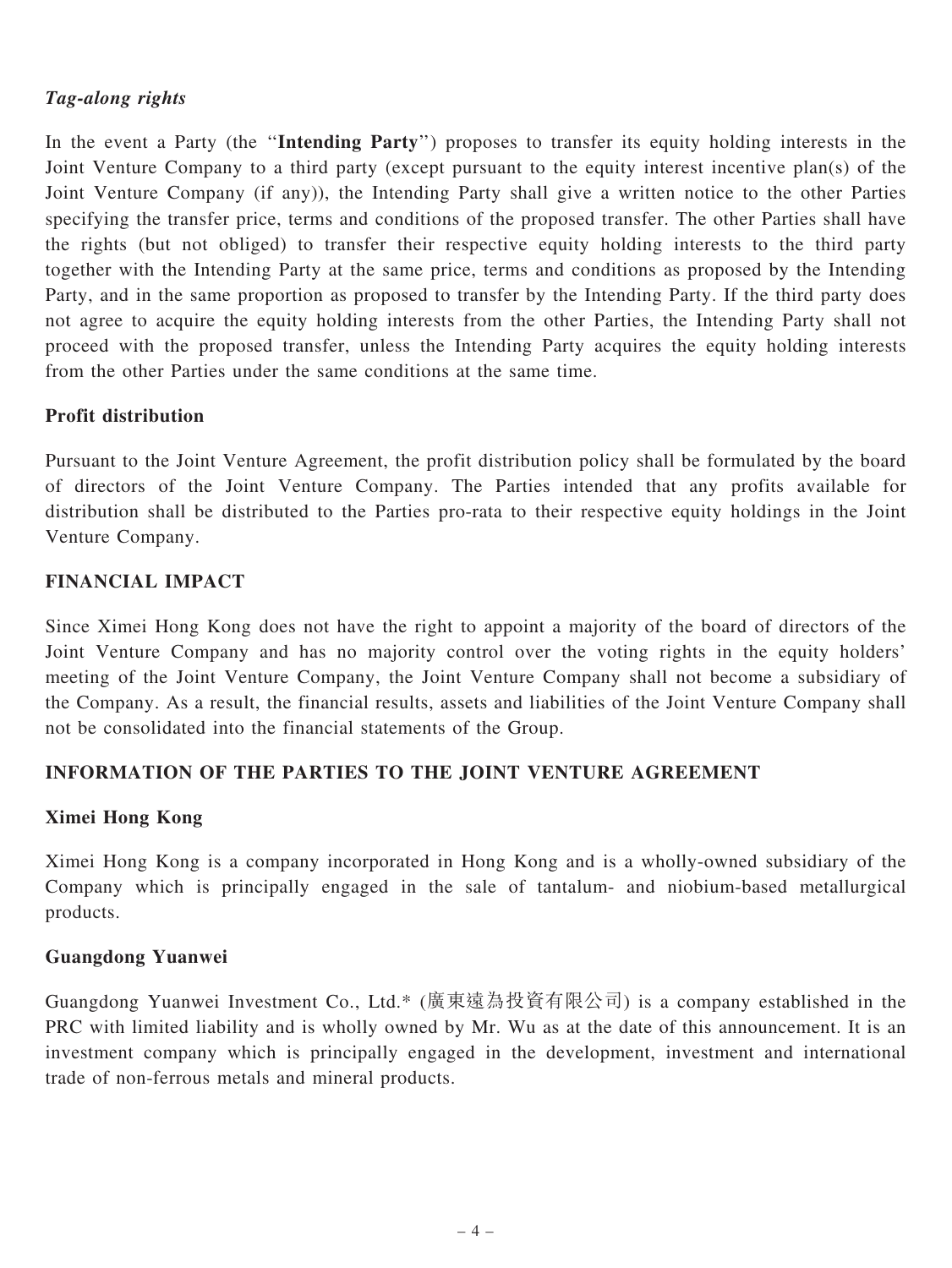#### Hainan Aosi

Hainan Aosi Energy Technology Co., Ltd.\* (海南澳斯能源科技有限公司) is a company established in the PRC with limited liability and is an Independent Third Party as at the date of this announcement. 30.0% of its equity interest is held by Chengdu Jingxingda Enterprise Management Partnership (Limited Partnership)\* (成都市景行達企業管理合夥企業(有限合夥)), which is ultimately owned by Qin Ling (秦玲), Tang Houhui (唐厚輝), Mr. He and Mr. Gao. The remaining 70.0% of its equity interest is held by Wang Juan  $(\pm \frac{1}{3})$ , Mr. He and Mr. Gao. It is principally engaged in the trading, processing and resource integration of lithium salt products.

## Mr. Gao

Mr. Gao Haiyue (高海月) is an Independent Third Party as at the date of this announcement.

## Hainan Jingxingda

Hainan Jingxingda Enterprise Management Partnership\* (海南景行達企業管理合夥企業) is a partnership established in the PRC with limited liability. 99.0% of its equity interest is held by Guangdong Yuanwei, which is wholly owned by Mr. Wu. The remaining 1.0% of its equity interest is held by Mr. Gao. Hainan Jingxingda is an equity holding platform established for the purpose of motivating the management and core employees of the Joint Venture Company by equity rewards and incentives.

#### REASONS FOR AND BENEFITS OF ENTERING INTO THE JOINT VENTURE AGREEMENT

The Group is principally engaged in the production and sale of tantalum- and niobium-based metallurgical products.

The Group would benefit from entering into the Joint Venture Agreement as the Joint Venture will expand the business scope of the Group, enhance the Group's overall competitiveness in the industry and enhance the overall corporate development of the Group, which will maximise return to the Company and its shareholders in the long run with the promising prospect of the battery grade lithium salt industry.

The terms of the Joint Venture Agreement have been arrived at after arm's length negotiation between the Parties. The Directors are of the view that the terms of the Joint Venture Agreement and the transaction contemplated thereunder are fair and reasonable, on normal commercial terms and in the interests of the Company and the Shareholders as a whole.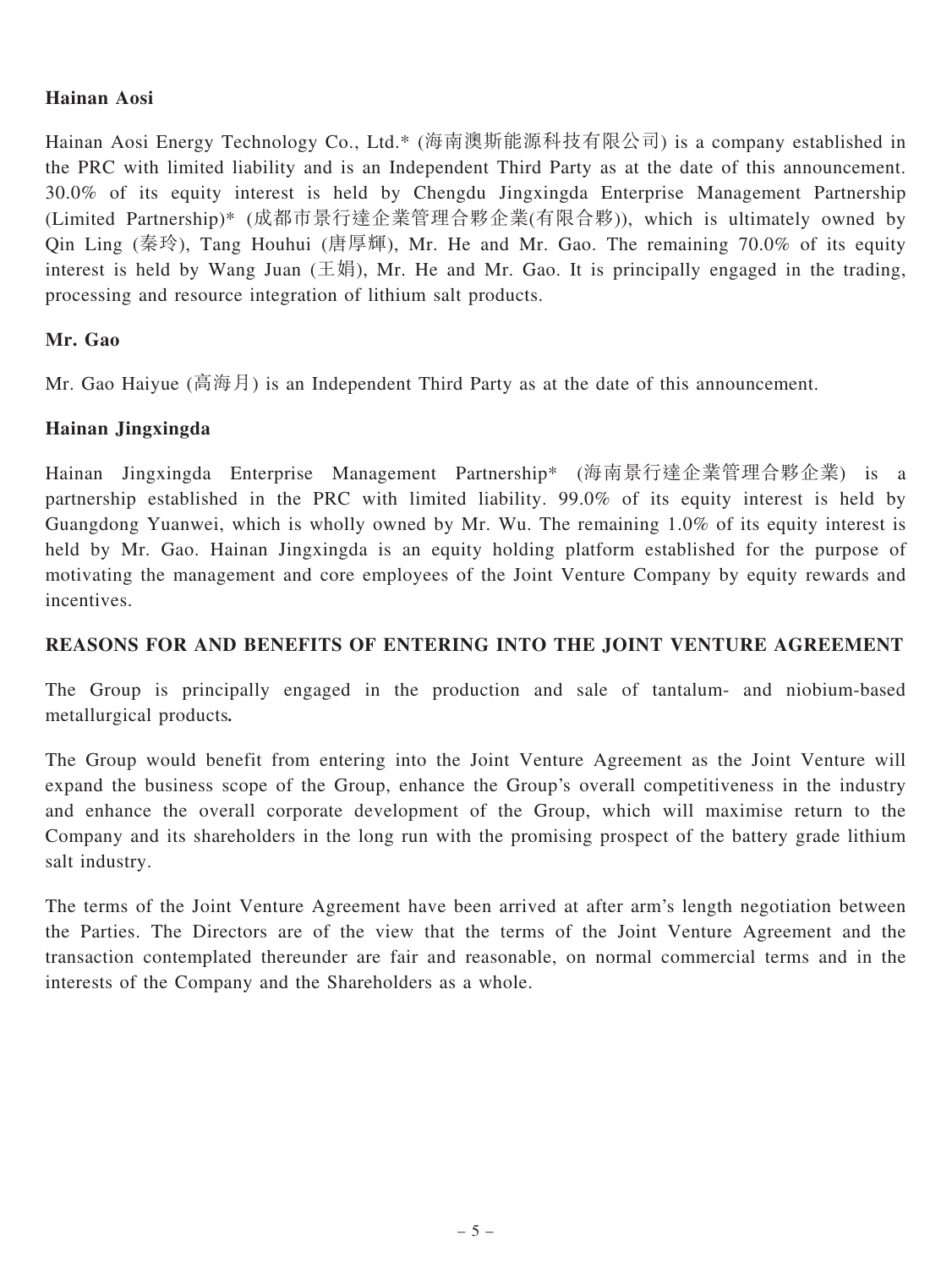## LISTING RULES IMPLICATIONS

As at the date of this announcement, Guangdong Yuanwei is wholly owned by Mr. Wu, the chairman of the Board, an executive Director, the chief executive officer of the Company and a Controlling Shareholder. In addition, Hainan Jingxingda is owned as to 99.0% by Guangdong Yuanwei, which is wholly owned by Mr. Wu. Accordingly, each of Guangdong Yuanwei and Hainan Jingxingda is an associate of Mr. Wu, and is therefore a connected person of the Company under Chapter 14A of the Listing Rules. Thus, the transaction contemplated under the Joint Venture Agreement would constitute a connected transaction for the Company under Chapter 14A of the Listing Rules.

As one or more of the applicable percentage ratios in respect of the transactions contemplated under the Joint Venture Agreement exceed 0.1% but are less than 5%, the transaction contemplated under the Joint Venture Agreement is subject to the reporting and announcement requirements but exempt from the independent Shareholders' approval requirement under Chapter 14A of the Listing Rules.

As at the date of this announcement, Guangdong Yuanwei and Hainan Jingxingda is wholly owned and owned as to 99.0% by Mr. Wu respectively. Accordingly, Mr. Wu was considered to have a material interest in the transaction contemplated under the Joint Venture Agreement, and had abstained from voting on the board resolutions approving the transaction contemplated under the Joint Venture Agreement.

#### **DEFINITIONS**

| "Board"                      | the board of Directors                                                                                                                                                                              |
|------------------------------|-----------------------------------------------------------------------------------------------------------------------------------------------------------------------------------------------------|
| "Company"                    | Ximei Resources Holding Limited, a limited liability<br>company<br>incorporated in the Cayman Islands, the shares of which are listed on<br>the Main Board of the Stock Exchange (stock code: 9936) |
| "Controlling Shareholder(s)" | has the meaning ascribed thereto under the Listing Rules                                                                                                                                            |
| "Director(s)"                | the director(s) of the Company                                                                                                                                                                      |
| "Group"                      | the Company and its subsidiaries                                                                                                                                                                    |
| "Guangdong Yuanwei"          | Guangdong Yuanwei Investment Co., Ltd.* (廣東遠為投資有限公司),<br>a company established in the PRC with limited liability and wholly<br>owned by Mr. Wu as at the date of this announcement                  |
| "Hainan Aosi"                | Hainan Aosi Energy Technology Co., Ltd.* (海南澳斯能源科技有限公<br>$\overrightarrow{\Pi}$ ), a company established in the PRC with limited liability, an<br><b>Independent Third Party</b>                    |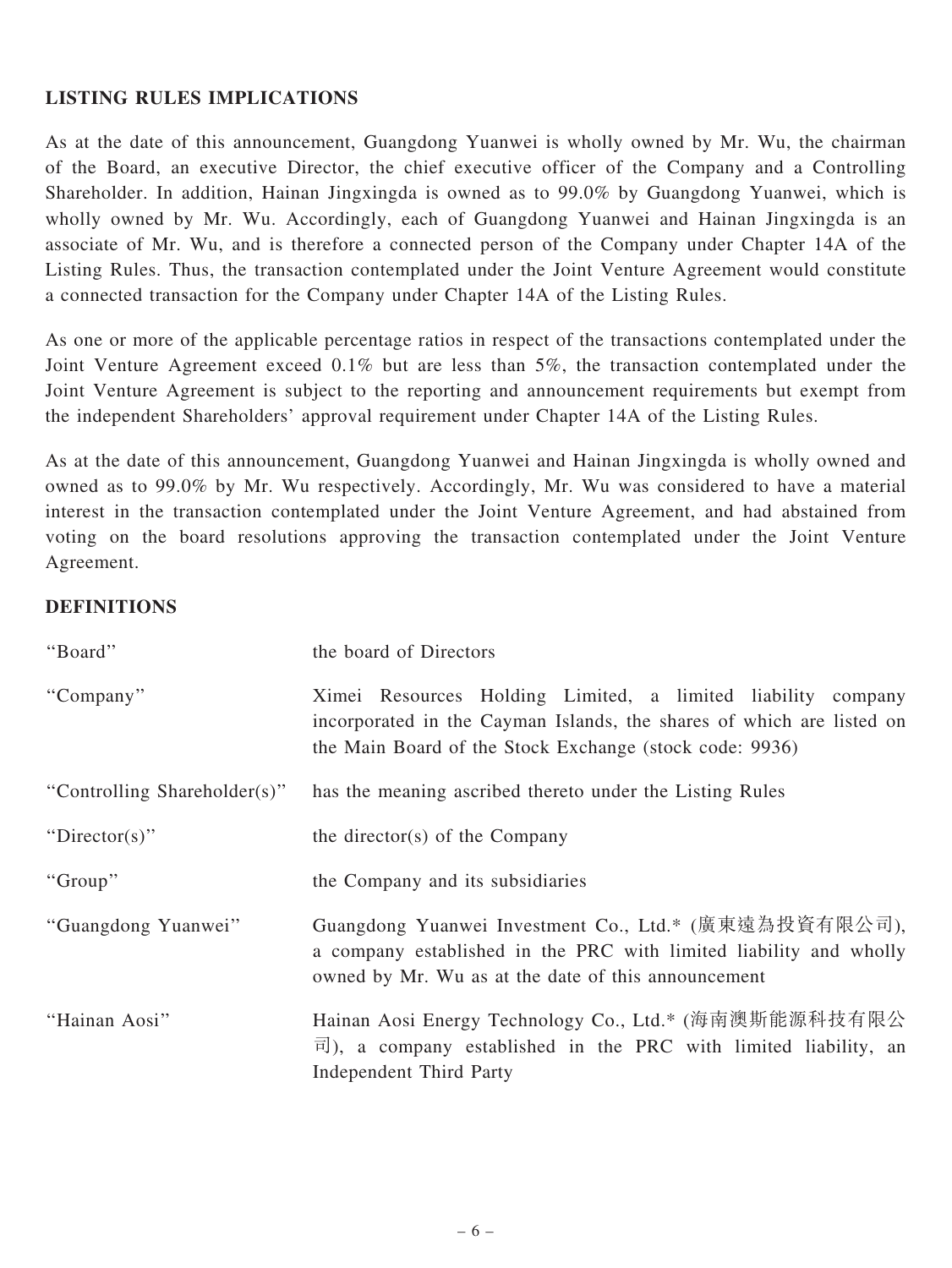| "Hainan Jingxingda"                   | Hainan Jingxingda Enterprise Management Partnership* (海南景行達<br>企業管理合夥企業), a partnership established in the PRC with limited<br>liability, and owned as to 99.0% by Guangdong Yuanwei and 1.0% by<br>Mr. Gao as at the date of this announcement |
|---------------------------------------|-------------------------------------------------------------------------------------------------------------------------------------------------------------------------------------------------------------------------------------------------|
| "Hong Kong"                           | the Hong Kong Special Administrative Region of the PRC                                                                                                                                                                                          |
| "Independent Third<br>Party $(ies)$ " | third party (ies) independent of, and not connected with, the Company<br>and its connected persons within the meaning ascribed to such term in<br>the Listing Rules                                                                             |
| "Joint Venture"                       | a project in relation to the operation of a circular economy industrial<br>park (循環經濟產業園) for the production of 50,000 tons of battery<br>grade lithium salt per annum, in Sichuan Province, the PRC                                            |
| "Joint Venture Agreement"             | the joint venture agreement dated 18 November 2021 entered into<br>between Ximei Hong Kong, Guangdong Yuanwei, Hainan Aosi, Mr.<br>Gao and Hainan Jingxingda in relation to the Joint Venture                                                   |
| "Joint Venture Company"               | a company to be established in the PRC pursuant to the Joint Venture<br>Agreement                                                                                                                                                               |
| "Listing Rules"                       | the Rules Governing the Listing of Securities on the Stock Exchange                                                                                                                                                                             |
| "Mr. Wu"                              | Mr. Wu Lijue (吳理覺), the chairman of the Board, an executive<br>Director, the chief executive officer of the Company, and a Controlling<br>Shareholder                                                                                           |
| "Mr. Gao"                             | Mr. Gao Haiyue (高海月), an Independent Third Party                                                                                                                                                                                                |
| "Mr. He"                              | Mr. He Chuan (何川), an Independent Third Party                                                                                                                                                                                                   |
| "Parties"                             | Ximei Hong Kong, Guangdong Yuanwei, Hainan Aosi, Mr. Gao and<br>Hainan Jingxingda, and a "Party" shall be construed as any of them                                                                                                              |
| "PRC"                                 | the People's Republic of China                                                                                                                                                                                                                  |
| "RMB"                                 | Renminbi, the lawful currency of the PRC                                                                                                                                                                                                        |
| "Share(s)"                            | ordinary share(s) of $HK$0.01$ each in the share capital of the Company                                                                                                                                                                         |
| "Shareholder(s)"                      | holder(s) of the Shares                                                                                                                                                                                                                         |
| "Stock Exchange"                      | The Stock Exchange of Hong Kong Limited                                                                                                                                                                                                         |